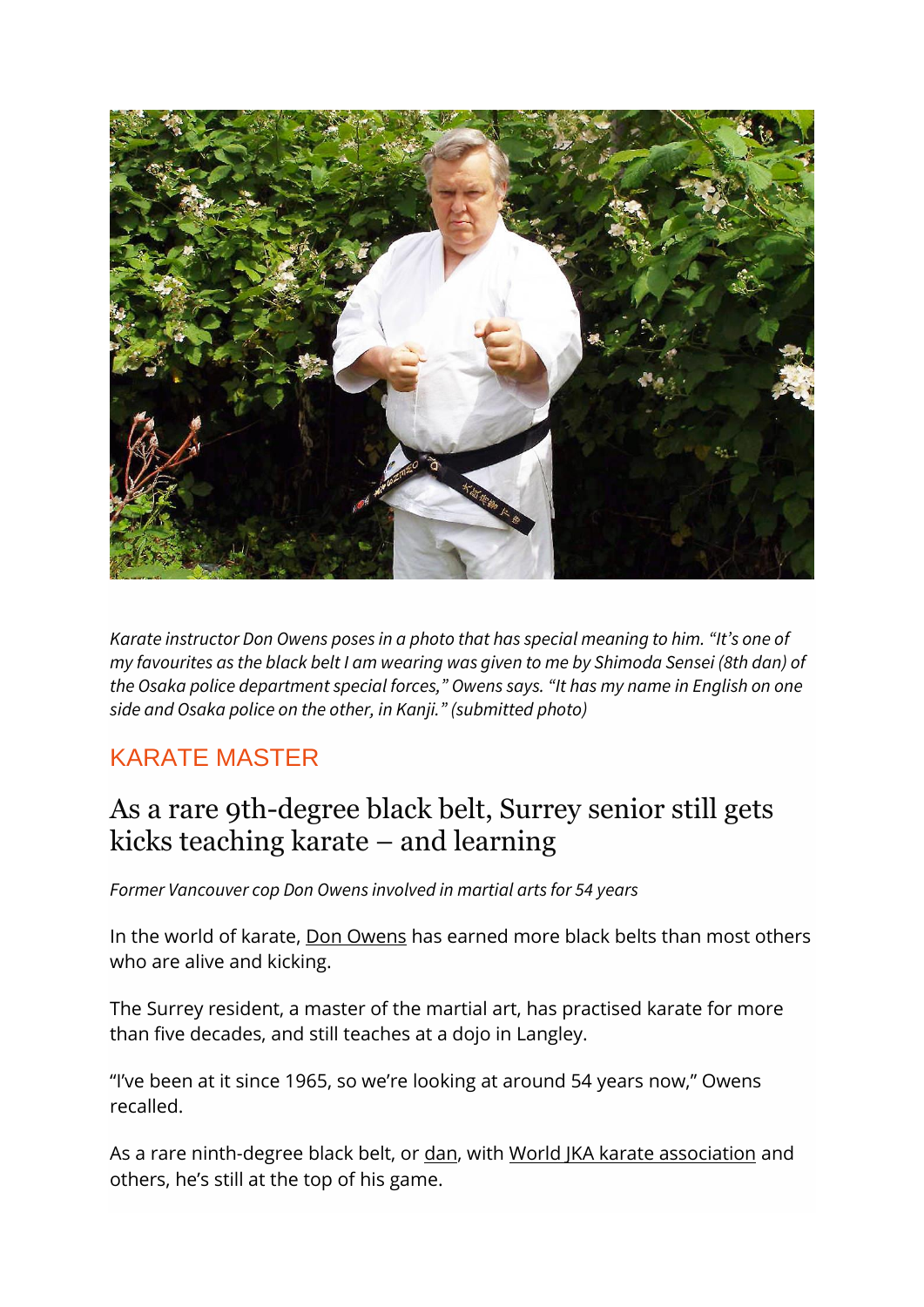"In this organization, the JKA," he said, "the highest at one time was a ninthdegree black belt, because you can't get your 10th until you die, so I don't want the 10th," he explained with a laugh.

"Some of the rules have changed a bit, but ninth, to me, is the highest while you're still alive."

During his 71 spins around the sun, Owens has also earned a significant number of certificates, awards and accolades from several karate associations around the globe, and has learned from some masters of the martial art.

Twice a week, as chief instructor, Owens brings those Shotokan karate skills and knowledge to a dojo in Langley operated by [World JKA's Canadian division](https://wjkacanada.wixsite.com/wjka), in the [R.C. Garnett school gym at 7096 201st St.](https://www.google.com/maps/place/R.C.+Garnett+Demonstration+Elementary/@49.131955,-122.6637454,15z/data=!4m5!3m4!1s0x0:0xaa94b21f4c9b6173!8m2!3d49.131955!4d-122.6637454)

It's a long way from East Vancouver, where Owens grew up, grew to love karate and also worked as a police officer, starting in 1981 and ending with a 28-year career with the VPD.

"I was about 33 when I joined the police force," he explained, "so when I got out of the academy, I started the police dojo a year later, around 1982.

"I just wanted to get the police (officers) involved, and a number of them joined and worked their way through, right up to black belt," Owens added, proudly.

In those days, he worked in Chinatown and the Downtown Eastside, among other beats, and grew familiar with the gangs and thugs who frequented the area.

Earlier, on the mean streets of the mid-'60s, learning karate was a no-brainer for Owens.

"Well, I grew up in East Van – that says it all right there," he said with a laugh. "We got into lots of scraps and so forth, so I started off looking for a better way. I was always successful but you know, you always get hurt somehow when you're fighting people, but I was looking for something where maybe I didn't get hurt so much, you know. I looked at everything – kung fu, different karate styles, but they didn't really suit my personality, but then I found my instructor now, Hiroo Yamashiro, and that was it.

"The interesting part is," he added, "I was fortunate to train with some of the great masters that started the JKA, like (Jun) Sugano and [Nakayama \(Masatoshi\),](https://www.jka.or.jp/en/about-jka/profiles/master-nakayama-masatoshi-1913-1987/) the head of it, and with [\(Tetsuhiko\)](https://en.wikipedia.org/wiki/Tetsuhiko_Asai) [Asai,](https://en.wikipedia.org/wiki/Tetsuhiko_Asai) their technical director. Most people